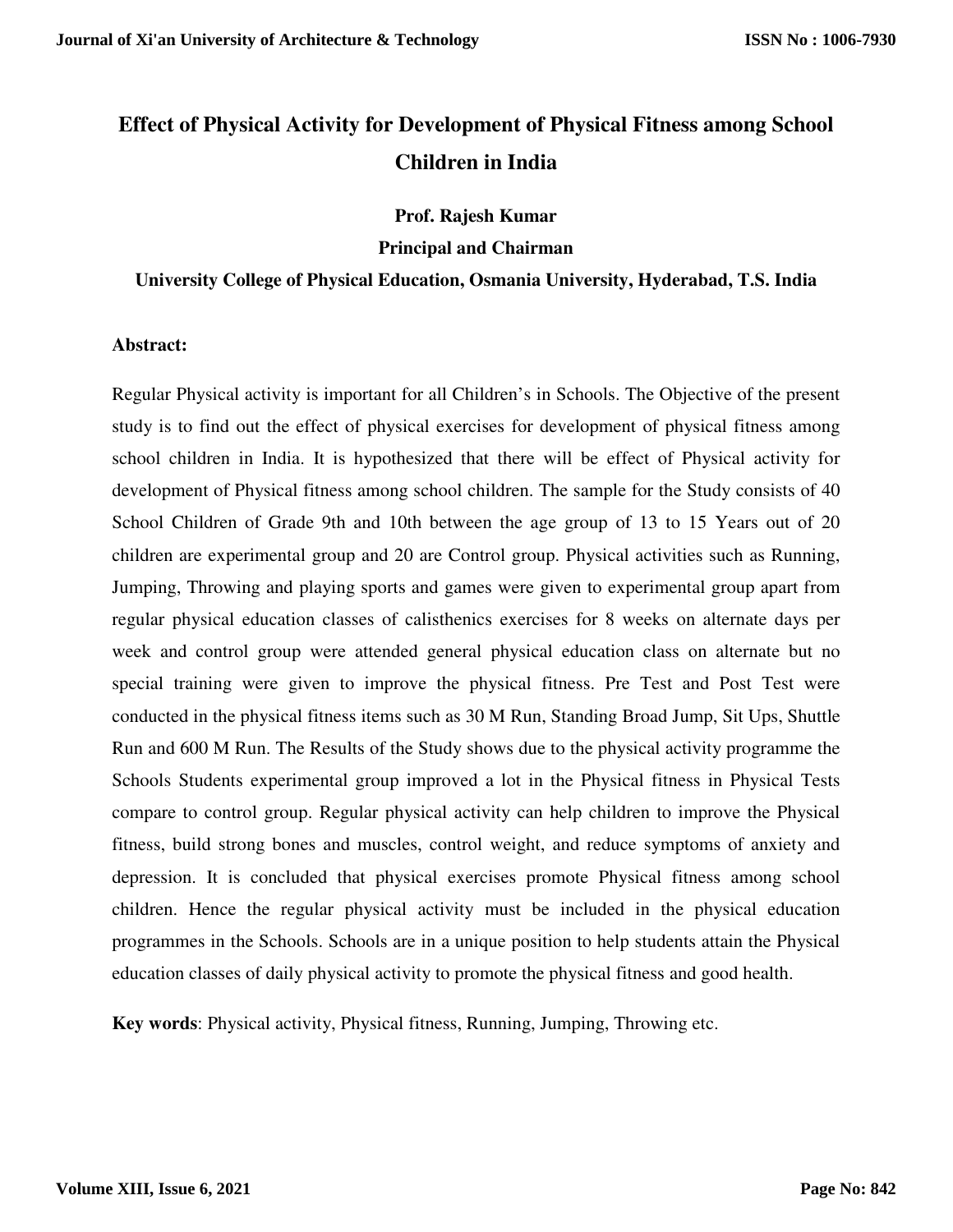#### **Introduction:**

Physical activities help in developing students' competence and confidence. It helps them to take part in a wide range of physical activities that are crucial to their lives— both in and out of school. Physical fitness is the key ingredient for a healthy lifestyle. This is why physical education is an important element in most schools. When students have regular fitness activities as part of their daily regimen, they stay fit and healthy. Regular physical activities daily help in better absorption of nutrients in the body and also helps in improving cardiovascular health and developing muscular strength.

Regular physical activity can help to reduce the health risks associated with childhood obesity and chronic diseases. Furthermore, recent research suggests that increased physical activity has an effect on children's cognitive functions, such as executive functioning (e.g., working memory and cognitive flexibility) and brain health. However, these studies mostly focused on older children and teenagers, and further research is required to better understand the links between physical activity, health outcomes, and cognition during crucial periods of child development, especially early childhood. As a result, this particular issue fills a void in the literaturegap in order to encourage further research activities in such a critical field. It includes one systematic study and 12 original research papers that looked at the pediatric population in early childhood, including healthy children and children with special needs.

A high-quality physical education program enables all students to enjoy and succeed in many kinds of physical activities. The importance of physical education programs is to help students to develop a wide range of skills as well as gives them the ability to use tactics, strategies, and newer ideas to perform successfully both at home and school

PE and School Sport can majorly contribute to agendas such as educational achievement, public health, community cohesion and of course sporting performance at the highest level. Sports, physical education, education and health are interlinked and together contribute significantly to holistic human resource development. Within schools, physical education is an essential component of quality education. Not only do physical education and sport programmes promote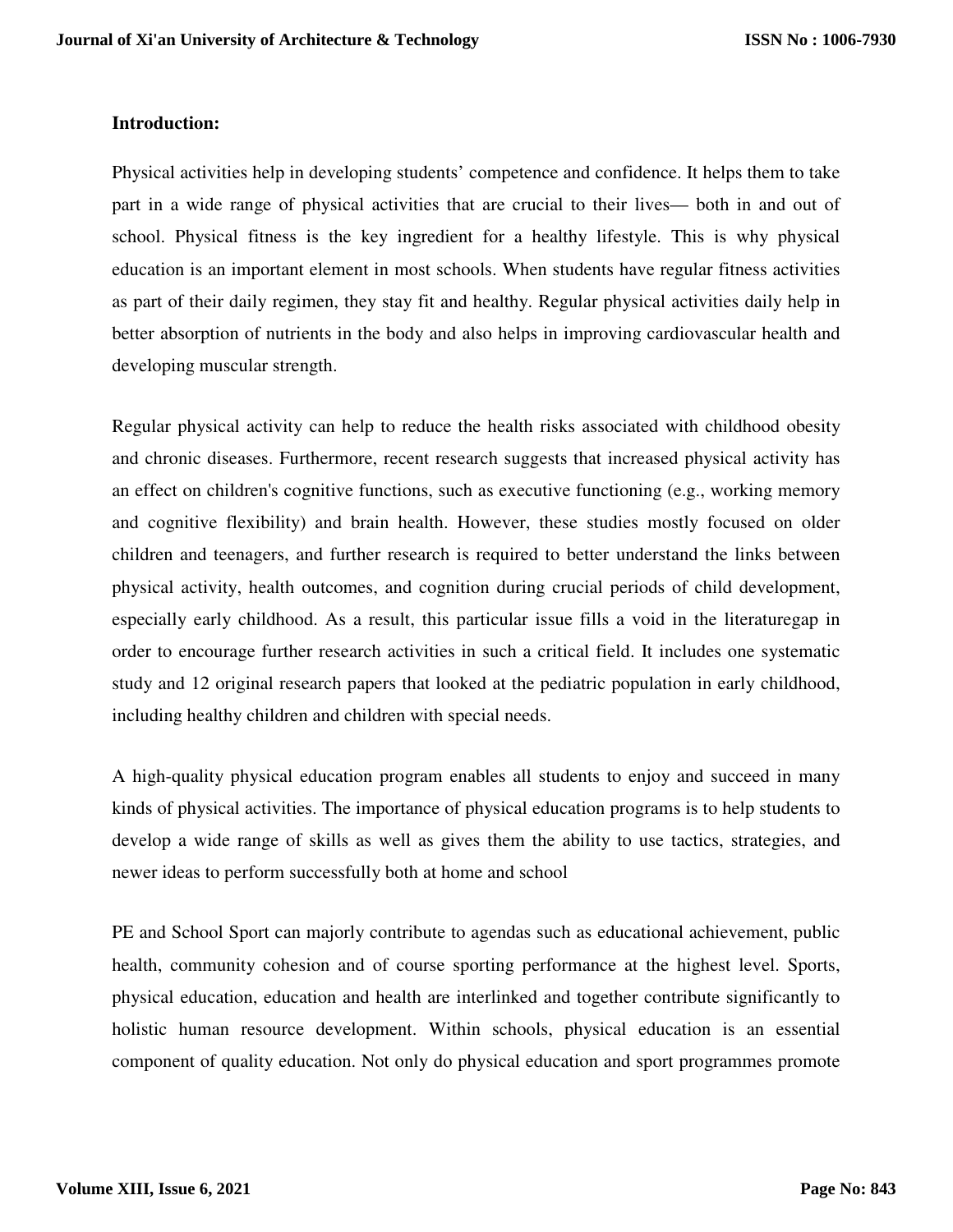physical activity, there is evidence that such programmes co-relate to improved academic performance.

Everyone can benefit from being physically fit. Staying fit can help improve academic performance, build confidence, prevent obesity, and decrease the risk of serious illnesses and regular physical activity can help teens learn to meet the physical and emotional challenges they face every day.

Schools are potentially attractive settings in which to promote positive health behaviors because students spend large amounts of time in the school environment, elements of the traditional school curriculum relate directly to health, and schools typically provide extracurricular programs that can promote health. Although academic performance stems from a complex interaction between intellect and contextual variables, health is a vital moderating factor in a child's ability to learn. The idea that healthy children learn better is empirically supported and well accepted (Basch, 2010), and multiple studies have confirmed that health benefits are associated with physical activity, including cardiovascular and muscular fitness, bone health, psychosocial outcomes, and cognitive and brain health (Strong et al., 2005).

## **Objectives of the study**

The Objective of the present study is to find out the effect of physical exercises for development of physical fitness among school children in India. It is hypothesized that there will be effect of Physical activity for development of Physical fitness among school children

#### **Methodology**

The sample for the Study consists of 40 School Children of Grade 9th and 10th between the age group of 13 to 15 Years out of 20 children are experimental group and 20 are Control group. Physical activities such as Running, Jumping, Throwing and playing sports and games were given to experimental group apart from regular physical education classes of calisthenics exercises for 8 weeks on alternate days per week and control group were attended general physical education class on alternate but no special training were given to improve the physical fitness.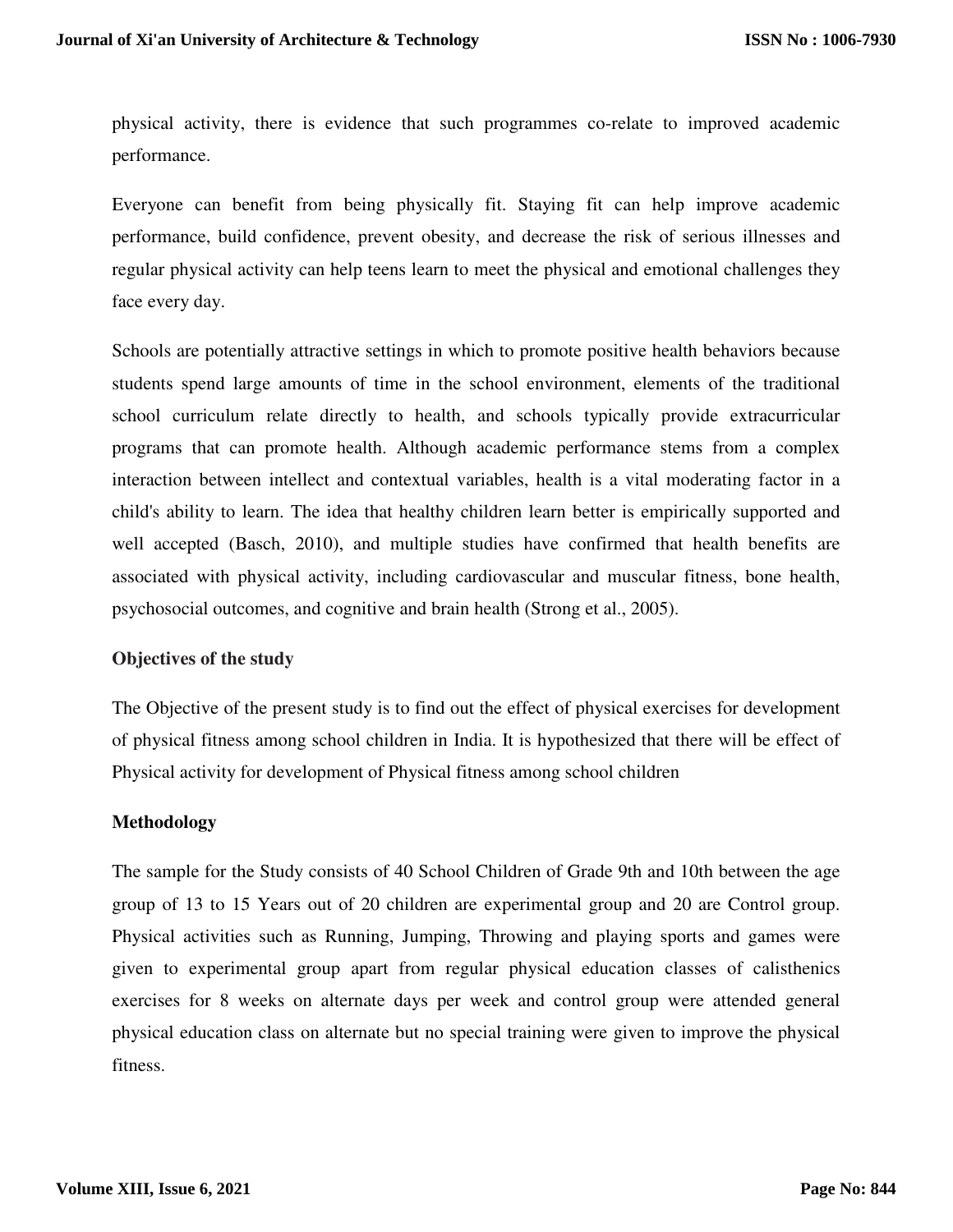| Days     | <b>Physical Exercises</b>                                                                               | Repetitions and Sets                                                                                              |  |  |  |
|----------|---------------------------------------------------------------------------------------------------------|-------------------------------------------------------------------------------------------------------------------|--|--|--|
| Tuesday  | Warming up for 20 min<br>Push ups, skipping, Jumps, sprints, sit ups<br>etc                             | 12 reps x 3 sets per exercises                                                                                    |  |  |  |
| Thursday | Warming up for 20 min<br>Crunches, planks, crab walk, cycling etc                                       | reps $x \quad 3$<br>$8 - 12$<br>sets<br>per<br>exercises                                                          |  |  |  |
| Saturday | Warming up for 20 min<br>Medicine ball exercises, mountain<br>climbers, sprints, hopping, bounding etc. | reps $x \quad 3$<br>$6 - 12$<br>sets<br>per<br>exercises<br>Hopping and bounding $-20$ M<br>$x \overline{3}$ sets |  |  |  |

**Physical Activities Programme for a 8 Week on alternate days** 

Pre Test and Post Test were conducted in the physical fitness items such as 30 M Run, Standing Broad Jump, Sit Ups, Shuttle Run and 600 M Run

The following Physical Fitness Tests are used for collection of Data.

1)30 M Run : Speed

2)Standing Broad Jump : Explosive Power

3)Sit Ups Test :Muscular endurance

4)T- Agility Run Test : Agility

5) 600 M Run: Endurance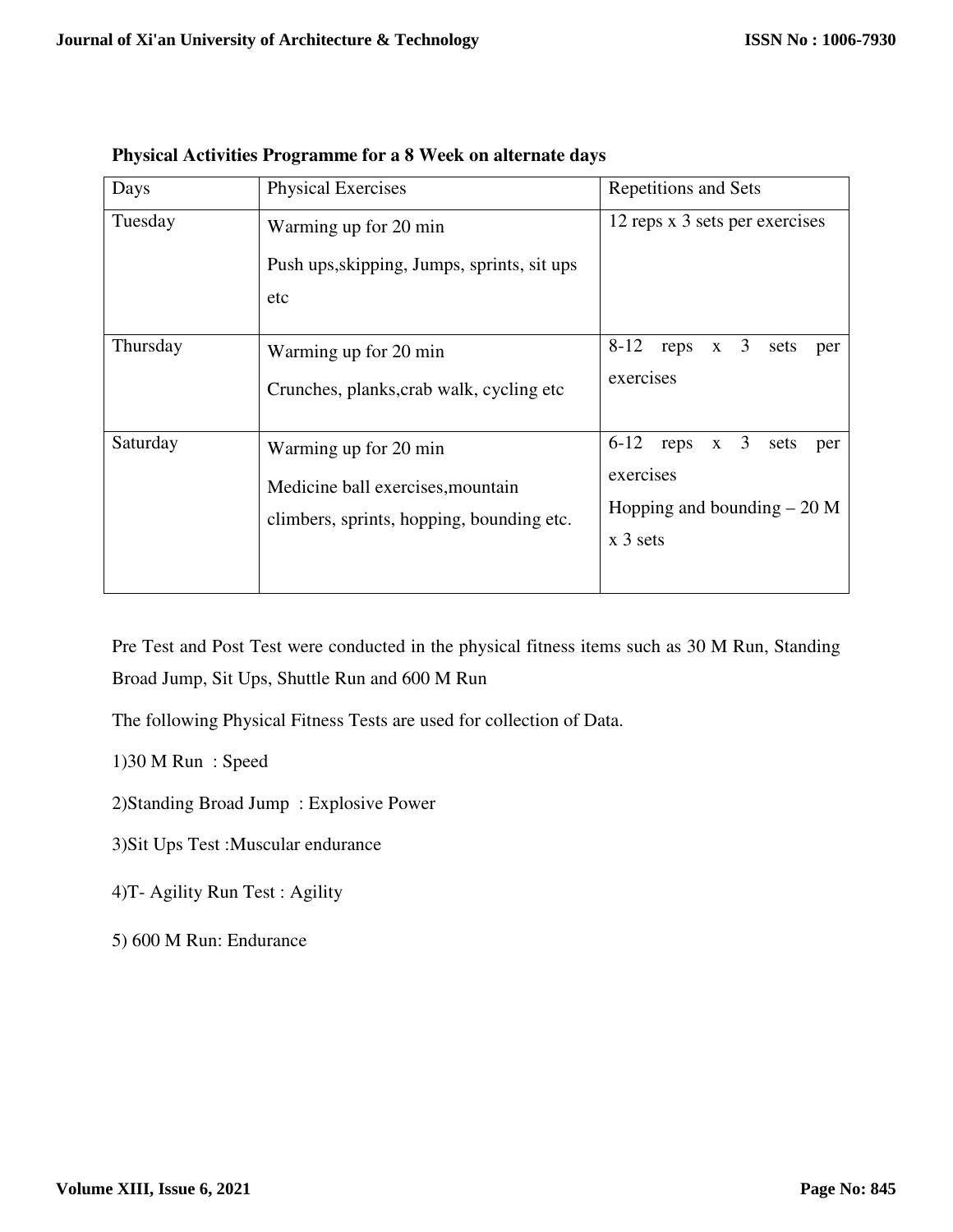# **Results and Discussion**

The Results of the Study shows due to the physical activity programme the Schools Students experimental group improved a lot in the Physical fitness in Physical Tests compare to control group.

**Table I**: Mean values of 30 M Run Test between experimental and control groups of **SchoolStudents** 

| <b>Variables</b> | Group        | <b>Pre Test</b><br>Mean $\pm$ SD | <b>Post Test</b><br>Mean $\pm$ SD | Т        | <b>P</b> - Value |
|------------------|--------------|----------------------------------|-----------------------------------|----------|------------------|
| <b>30 M Run</b>  | Experimental | $4.39 \pm 0.084$                 | $4.10\pm0.068$                    | 17.014   | $0.000*$         |
|                  | Control      | $4.45 \pm 0.056$                 | $4.50 \pm 0.049$                  | $-4.067$ | $0.001*$         |

\*Significant at 0.05 level

In Table –I the Mean Values in 30 M Run of Experimental Group is 4.39 and Control Group is 4.45 inPre-Test and Post Test is Experimental Group is 4.10 and Control Group is 4.50. The Experimental Group has decreased from 4.39 to 4.10 in mean values due to Physical Exercises Training in Speed compare the Control group mean is 4.50 inpost test due to general training.

**Table II**: Mean values of Standing Broad Jump between experimental and control groups of School Students

| <b>Variables</b>  | Group        | <b>Pre Test</b><br>Mean $\pm$ SD | <b>Post Test</b><br>$Mean \pm SD$ | Т         | <b>P</b> - Value |
|-------------------|--------------|----------------------------------|-----------------------------------|-----------|------------------|
| <b>Standing</b>   | Experimental | $2.35 \pm 0.075$                 | $2.57 \pm 0.068$                  | $-15.964$ | $0.000*$         |
| <b>Broad Jump</b> | Control      | $2.31 \pm 0.070$                 | $2.25 \pm 0.083$                  | 3.943     | $0.001*$         |

\*Significant at 0.05 level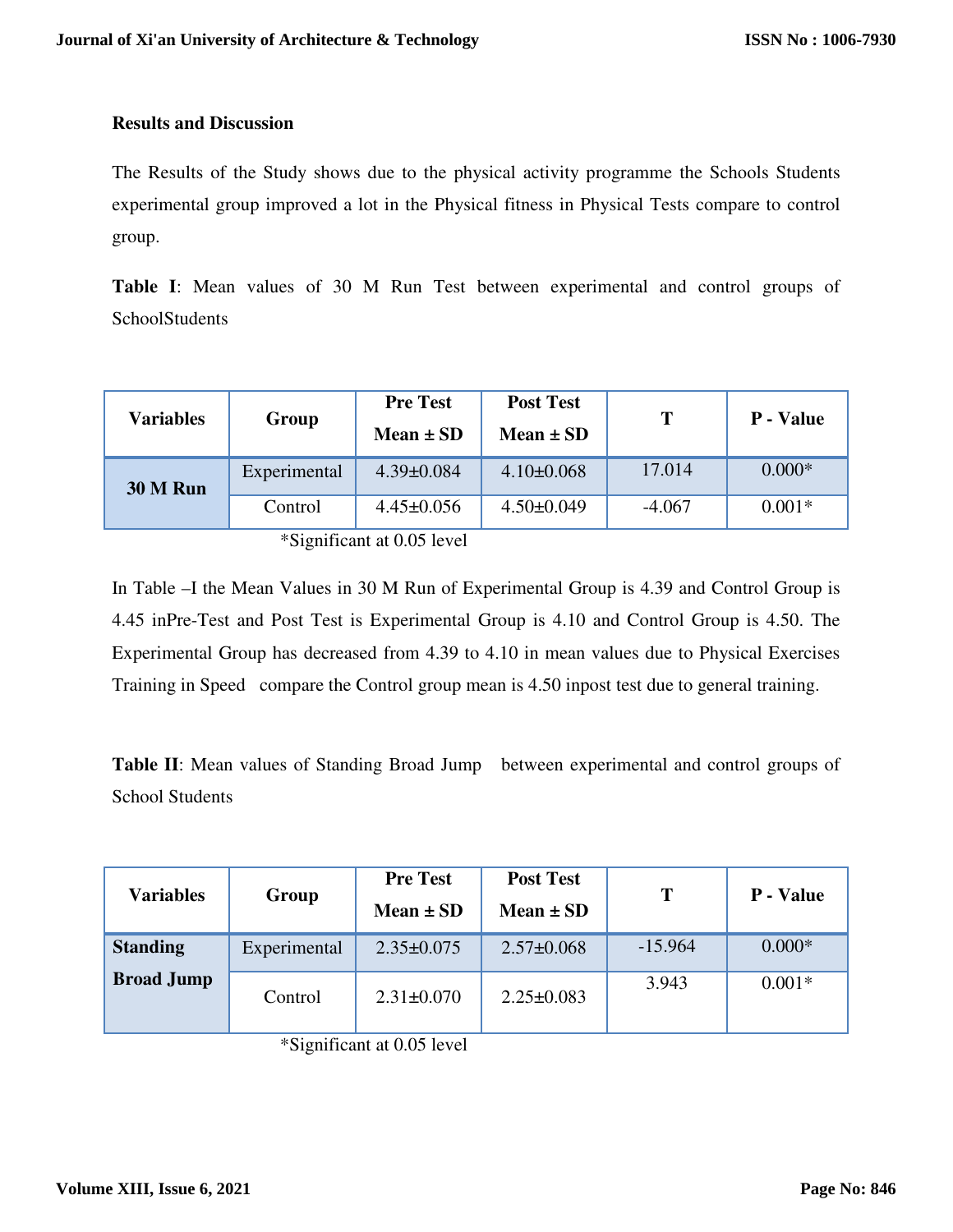In Table –II the Mean Values in Standing Broad Jump of Experimental Group is 2.35 and Control Group is 2.31 in Pre Test and Post Test is Experimental Group is 2.57 and Control Group is 2.25. The Experimental Group has increased from 2.35 to 2.57 in mean values due to Physical Exercises Training in Explosive Power compare the Control group mean is 2.25 in post test due to general training.

| <b>Table III:</b> Mean values of Sit Ups | between experimental and control groups of School |  |
|------------------------------------------|---------------------------------------------------|--|
| Students                                 |                                                   |  |

| <b>Variables</b> | Group        | <b>Pre Test</b><br>Mean $\pm$ SD | <b>Post Test</b><br>Mean $\pm$ SD | т         | <b>P</b> - Value |
|------------------|--------------|----------------------------------|-----------------------------------|-----------|------------------|
| Sit ups          | Experimental | $32.9 \pm 1.29$                  | $37.4 \pm 0.82$                   | $-18.291$ | $0.000*$         |
|                  | Control      | $31.9 \pm 1.45$                  | $31.5 \pm 1.40$                   | 1.252     | 0.226            |

\*Significant at 0.05 level

**In Table –III** the Mean Values in Sit upsof Experimental Group is 32.9 and Control Group is 31.9 in Pre Test and Post Test is Experimental Group is 37.4 and Control Group is 31.5. The Experimental Group has increased from 32.9 to 37.4 in mean values due to Physical Exercises Training in muscular endurance of abdominal muscles compare the Control group mean is 31.5 in post test due to general training.

**Table IV:** Mean values of T- Agility Test between experimental and control groups of School Students

| <b>Variables</b> | Group        | <b>Pre Test</b><br>Mean $\pm$ SD | <b>Post Test</b><br>Mean $\pm$ SD | T        | P - Value |
|------------------|--------------|----------------------------------|-----------------------------------|----------|-----------|
| <b>T-Agility</b> | Experimental | $11.07 \pm 0.27$                 | $10.00 \pm 0.32$                  | 26.246   | $0.000*$  |
| <b>Test</b>      | Control      | $11.21 \pm 0.258$                | $11.21 \pm 0.298$                 | $-0.389$ | 0.702     |

\*Significant at 0.05 level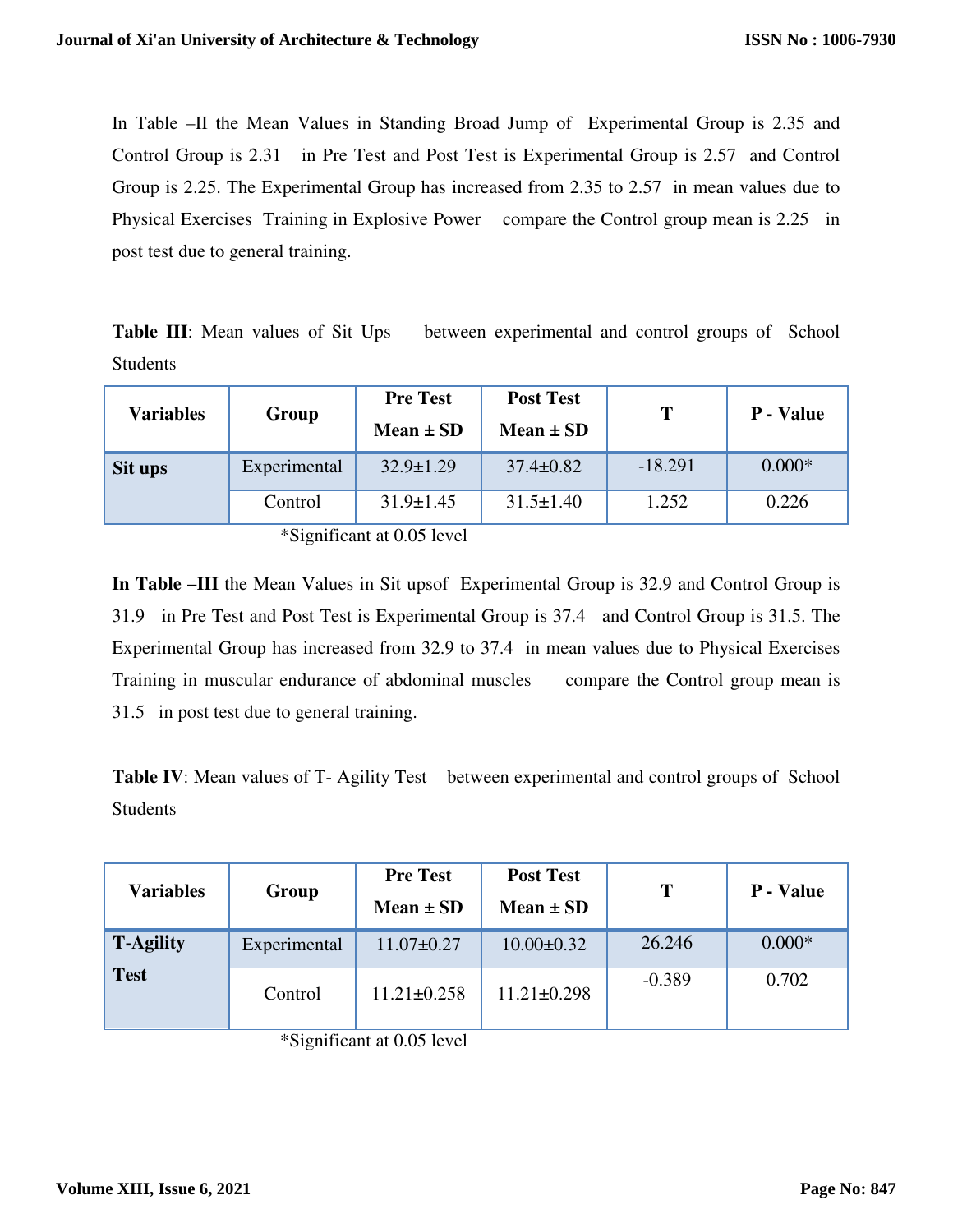In Table –IV the Mean Values in T-Agility Test ofExperimental Group is 11.07 and Control Group is 11.21 in Pre-Test and Post Test is Experimental Group is 10.00 and Control Group is 11.21. The Experimental Group has decreased from 11.07 to 10.00 in mean values due to Physical Exercises Training in Agility compare the Control group mean is 11.21 in post test due to general training.

**Table V**: Mean values of 600 M run Test between experimental and control groups of School Students

| <b>Variables</b> | Group        | <b>Pre Test</b><br>Mean $\pm$ SD | <b>Post Test</b><br>Mean $\pm$ SD | Т        | <b>P</b> - Value |
|------------------|--------------|----------------------------------|-----------------------------------|----------|------------------|
| <b>600 M Run</b> | Experimental | $1.52 \pm 0.025$                 | $1.43 \pm 0.028$                  | 10.457   | $0.000*$         |
|                  | Control      | $1.53 \pm 0.027$                 | $1.54 \pm 0.021$                  | $-3.707$ | $0.001*$         |

\*Significant at 0.05 level

In Table –V the Mean Values in 600 M Runof Experimental Group is 1.52 and Control Group is 1.53 in Pre Test and Post Test is Experimental Group is 1.43 and Control Group is 1.54. The Experimental Group has decreased from 1.52 to 1.43 in mean values due to Physical Exercises Training in endurance compare the Control group mean is 1.54 in post test due to general training.

# **Conclusions**

Regular physical activity can help children to improve the Physical fitness, build strong bones and muscles, control weight, and reduce symptoms of anxiety and depression. It is concluded that physical exercises promote Physical fitness among school children. Hence the regular physical activity must be included in the physical education programs in the Schools. Schools are in a unique position to help students attain the Physical education classes of daily physical activity to promote the physical fitness and good health. Researcher has also observed that there are improvements in leadership qualities on positive side at the early ages. After the research we have also found that physical activity has also significantly improved their discipline and social behavior.The flow of oxygen to the brain is increased. The number of brain neurotransmitters is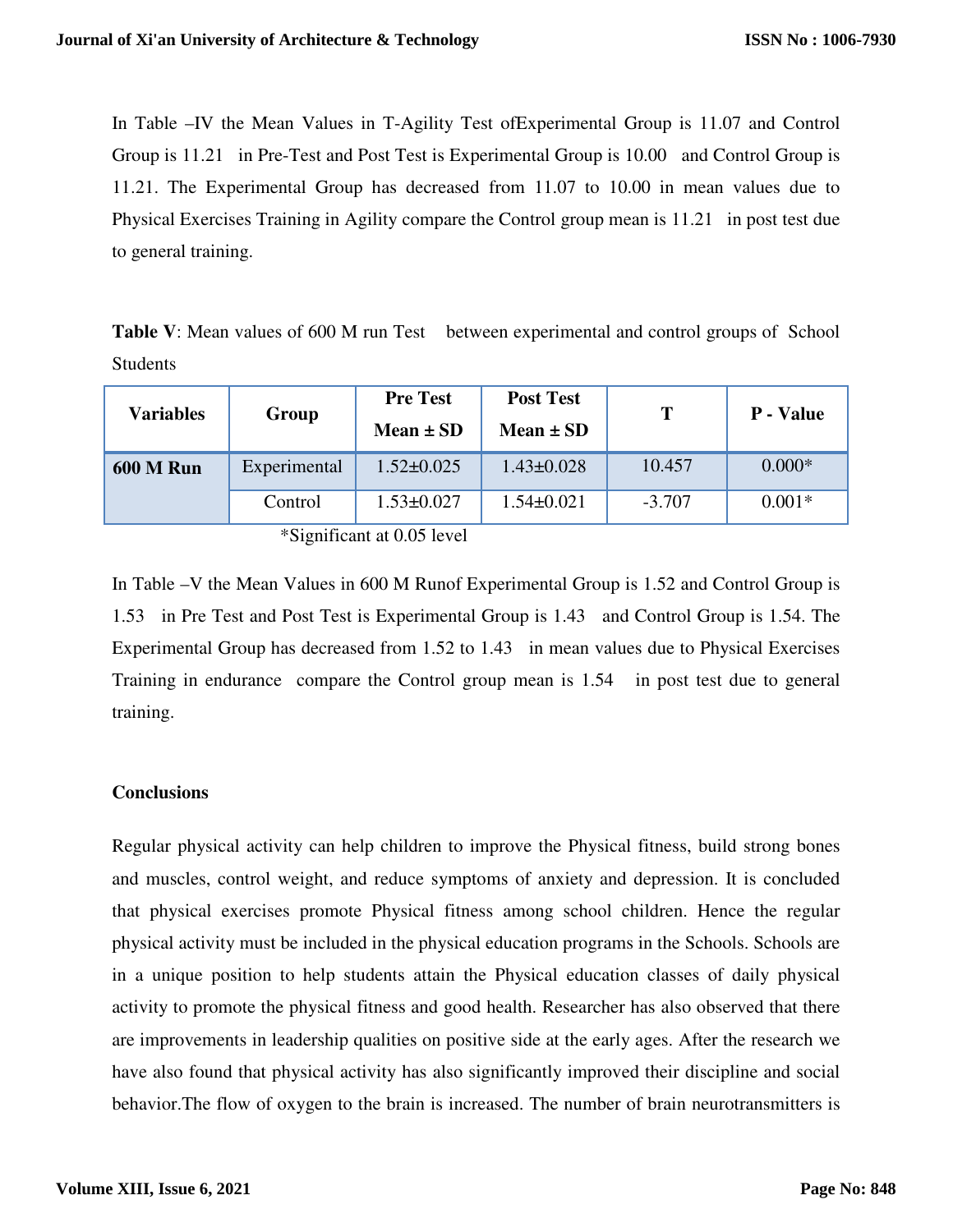increased, which assists your ability to focus, concentrate, learn, remember and handle stress. The number of brain-derived neurotrophies is increased, which assures the survival of neurons in areas of the brain that are responsible for learning, memory and higher thinking. Physical activity is one of the best ways children can improve their health. Aim for at least one hour of activity daily, including aerobic, muscle-strengthening, and bone-strengthening exercises. Aside from health benefits, your children will likely do better in school, too.

## **Recommendations:**

- Evidence suggests that increasing physical activity and physical fitness may improve academic performance and that time in the school day dedicated to recess, physical education class, and physical activity in the classroom may also facilitate academic performance.
- Physical Exercises to the students in schools will improve the Physical fitness, Health related fitness and specific fitness.
- Executive function and brain health underlie academic performance. Basic cognitive functions related to attention and memory facilitate learning, and these functions are enhanced by physical activity and higher aerobic fitness.
- Single sessions of and long-term participation in physical activity improve cognitive performance and brain health. Children who participate in vigorous- or moderateintensity physical activity benefit the most.
- Given the importance of time on task to learning, students should be provided with frequent physical activity breaks that are developmentally appropriate.
- Although presently understudied, physically active lessons offered in the classroom may increase time on task and attention to task in the classroom setting.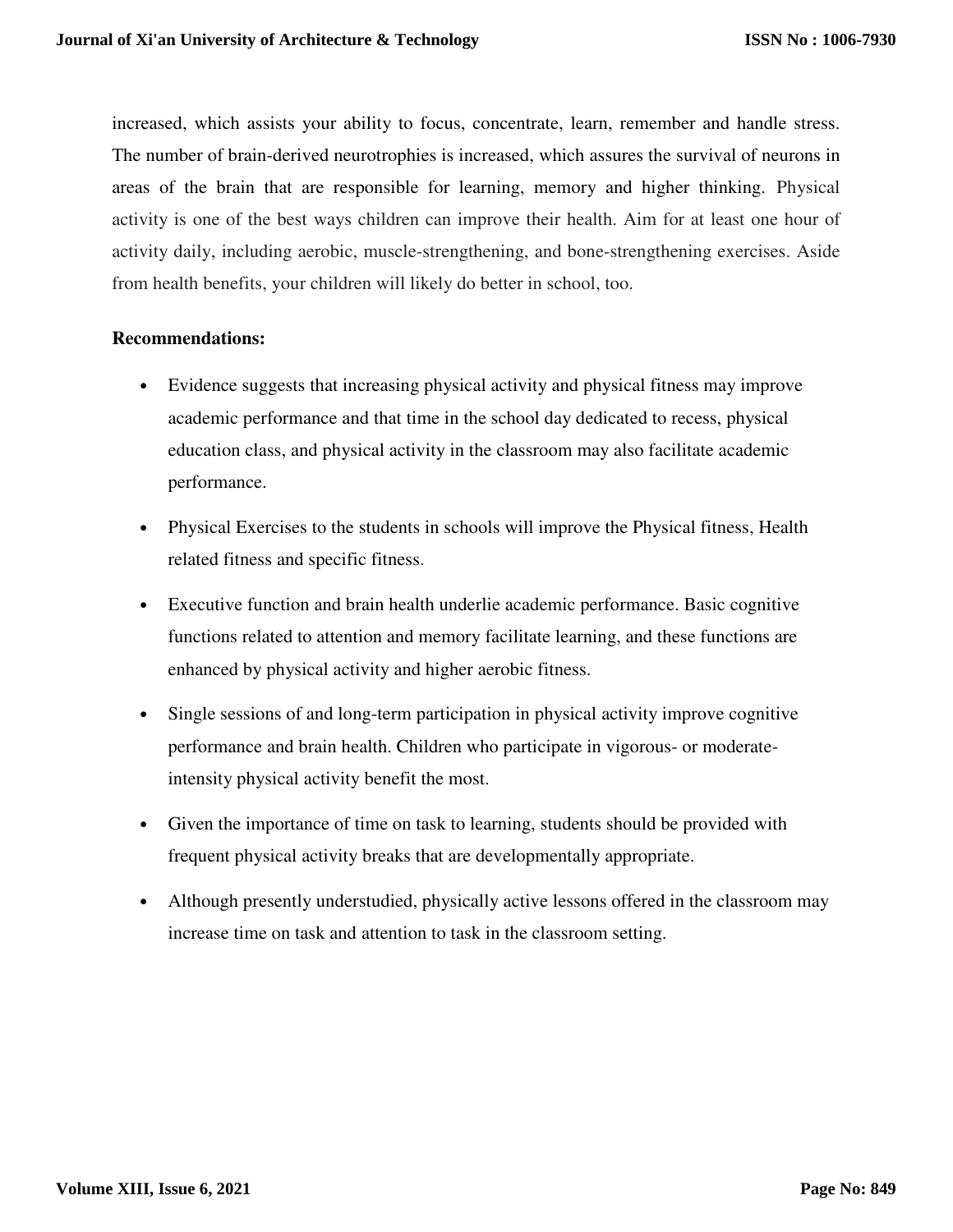# **References**:

- Basch C. Healthier children are better learners: A missing link in school reforms to close the achievement gap. 2010. [October 11, 2011)
- Strong WB, Malina RM, Blimkie CJ, Daniels SR, Dishman RK, Gutin B, Hergenroeder AC, Must A, Nixon PA, Pivarnik JM, Rowland T, Trost S, Trudeau F. Evidence based physical activity for school-age youth. Journal of Pediatrics. 2005;146(6):732–737.
- Zan Gao, Senlin Chen, Haichun Sun, Xu Wen, and Ping Xiang "Physical Activity in Children's Health and Cognition".Biomed Res Int. 2018; 2018: 8542403, Published online 2018 Jun 25. doi: 10.1155/2018/8542403
- Fisher A., Boyle J. M., Paton J. Y., et al. Effects of a physical education intervention on cognitive function in young children: randomized controlled pilot study. *BMC Pediatrics.* 2011;11(1):p. 97. doi: 10.1186/1471-2431-11-97. [PMC free article] [PubMed] [CrossRef] [Google Scholar]
- Kwak L., Kremers S. P. J., Bergman P., Ruiz J. R., Rizzo N. S., Sjöström M. Associations between physical activity, fitness, and academic achievement. *Journal of Pediatrics.* 2009;155(6):19–24. doi: 10.1016/j.jpeds.2009.06.019. [PubMed] [CrossRef] [Google Scholar
- Gao Z., Pope Z., Lee J. E., et al. Impact of exergaming on young children's school day energy expenditure and moderate-to-vigorous physical activity levels. *Journal of Sport and Health Science.* 2017;6(1):11–16. doi: 10.1016/j.jshs.2016.11.008. [CrossRef] [Google Scholar]
- Gao Z., Zhang T., Stodden D. Children's physical activity levels and psychological correlates in interactive dance versus aerobic dance. *Journal of Sport and Health Science.* 2013;2(3):146–151. doi: 10.1016/j.jshs.2013.01.005. [CrossRef] [Google Scholar]